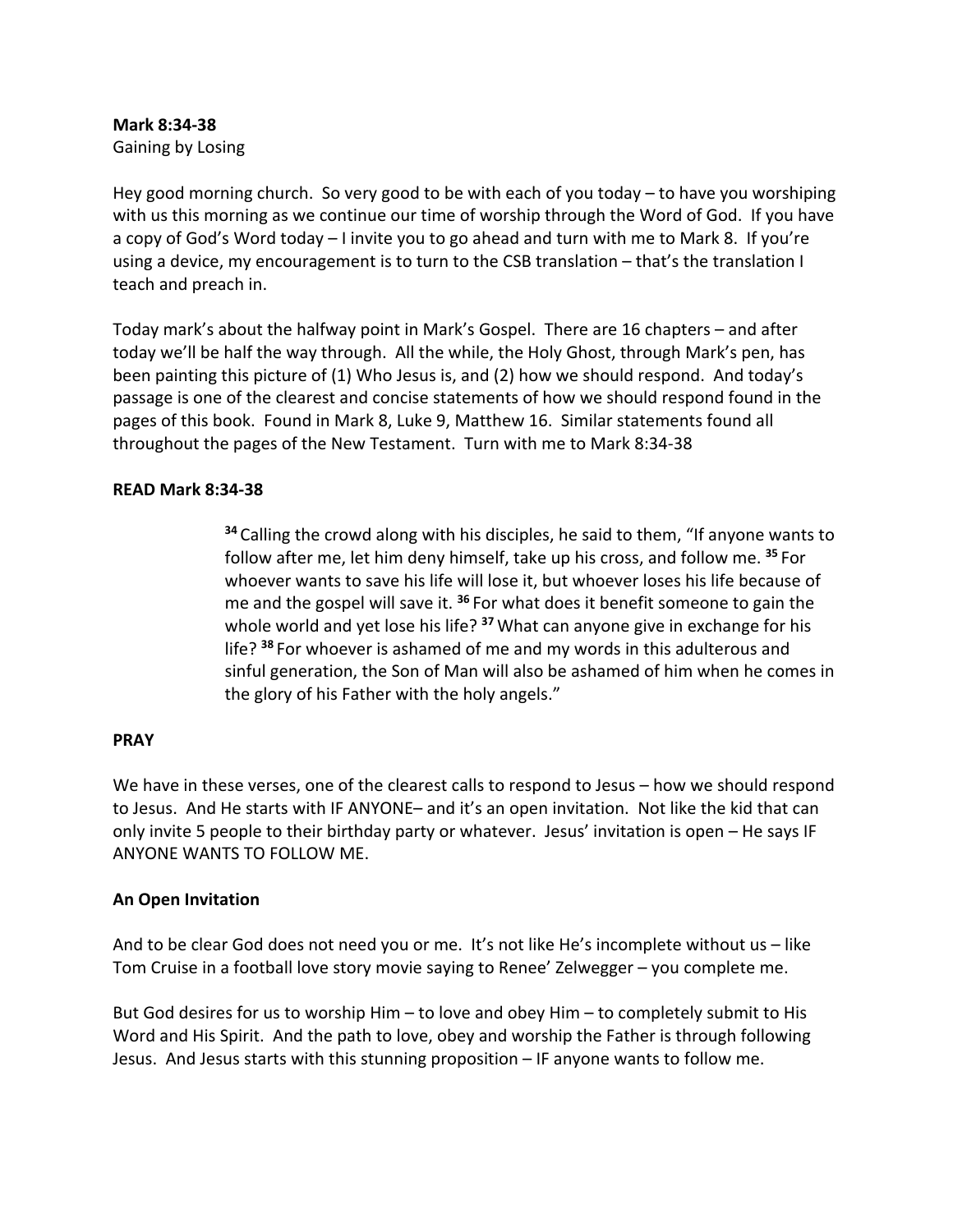Now, right up to this point it sounds pretty good. Don't have to worry about being sick. Don't have to worry about eating, not only did he feed the 5,000 he also just fed the 4,000 in Mark 8. Just follow after Jesus and he'll handle it – we got the Jesus health plan (no copays or doctor visits) and we got the Jesus meal plan. Sounds like a pretty attractive invitation. If anyone wants to follow after me…But the attractiveness of this invitation to the crowd quickly wears off when Jesus shows them the way. It starts with self-denial.

# **The Way of Jesus**

### **Self Denial**

The way of Jesus, the path to following him is a path of denying yourself. Your desires, your dreams, your plans all are subject to the ways of God, and His work in the world.

When our culture is screaming be true to yourself (whatever that may be today) – the way of Jesus is to deny yourself.

It means that we trust Jesus not just to save us from our sin – BUT we also submit to Him as LORD! It means he calls the shots – all of them. It means that we trust in His character as revealed in His Word. It means that we trust in His good design for all areas of our life. It means wherever our desires are out of step with God's good design – we deny our desires and we trust in His good design – for every area of our life.

As we deny ourselves – we become consumed with the glory of God, the greatness of Jesus – and we put to death the self-centered person that we used to be as we find great joy in the Jesus-centered person that we become. And it's not hyperbole, not an exaggeration to say that the Way of Jesus requires a death sentence for the old self

# **A Death Sentence for the Old Self**.

If anyone wants to follow after me, let him deny himself, take up his cross…

Taking up a cross – Interestingly in Luke's record of this – in Luke 9, the Holy Ghost decided to add the word "daily" – and I think we need this as a daily reminder (somedays multiple times throughout the day even).

Now the word cross – like we use the image of the cross lots of ways – but rarely do we think of it as an instrument of torture. We put it on stuff, jewelry, pictures, outside of church buildings, inside of church buildings, there's one embossed on the front of my Bible. The cross is SUPER important – because without Jesus' death on the cross and resurrection – we'd be still slaves to sin. But we need to think through the context here of how the crowd would have heard the word cross. They would've had no classification for jewelry and religious devotion. They would have immediately thought DEATH!

It was perhaps the most excruciating form of execution ever created. So awful, the Romans were the ones doing the crucifying, so awful a form of execution that Roman citizens were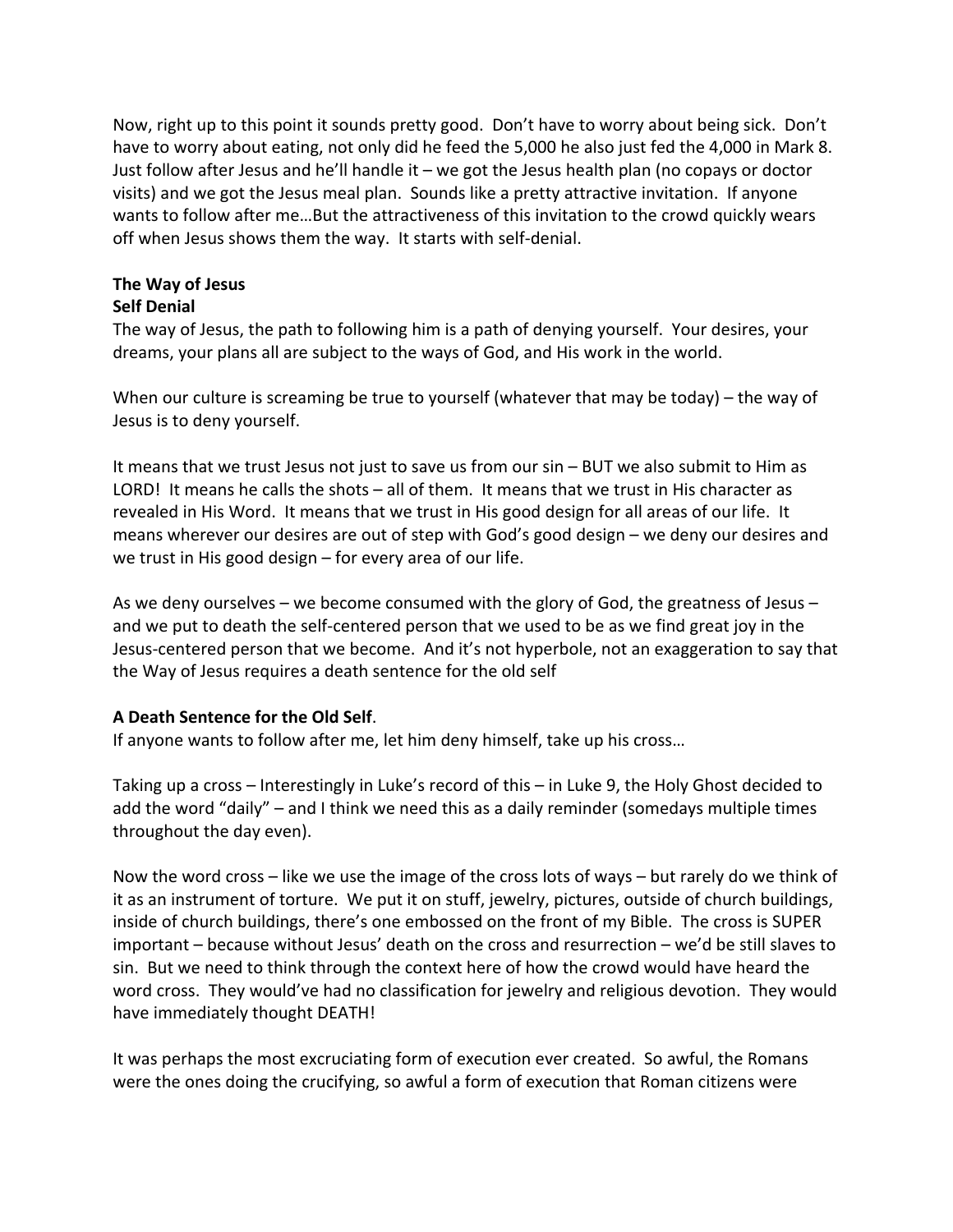exempt from this type of death sentence. The purpose wasn't just to kill someone, it was to draw out their death, and torture them as they were dying. A horrifying way to die.

And I read this week, that during Jesus' earthly life, the Romans likely executed by crucifixion about 30,000 Jews during Jesus' earthly life.

So when Jesus says here – take up your cross – he's calling us to die (for most metaphorically but for some physically). Taking up a cross isn't just bad circumstances that happen to you – it is literally putting to death the old Paul. Dying to self.

We see this imagery in other places in the New Testament as well

- Paul wrote "I have been crucified with Christ it is no longer I who live but Christ who lives in me. And the life I now live I live for Jesus – who loved me and gave himself for me"
- Later he would write "You have crucified the old man with his practices and have put on the new man, which is being renewed in knowledge in the image of his Creator"

See, the way of Jesus, is to deny yourself, taking up your cross, and following Jesus. This is a picture of paying any price for the joy of life with Jesus.

#### **Follow Me**

Follow me – so much implied in these two words. No GPS. Not all of the answers. We know how the story ends, but we don't know what the details in between hold. BUT, we know and trust who's leading the way.

We follow Jesus in ongoing, consistent obedience. And for real here – **obedience matters**. This idea that how you live doesn't matter – that's a lie straight from the pit of hell. All throughout the scripture, there's a priority placed on obedience – not to earn anything, or to play the "I'm better than you" game – but out of a heart that loves Jesus, out of a heart that trusts the goodness of God – out of a life that has been so incredibly gripped by the greatness of Jesus that we choose to obey even when it's hard, unpopular and costly.

# **To illustrate this – Jesus points us to the reality of Gaining by Losing.**

Re-Read V35-37

- We can be consumed with what's in front of us and our own selfish desires. Always trying to find the easy way, or the better way, or the way for the most money or power or control.
- We may save our skin, but we will lose our soul.

But the way of Jesus – whoever loses FOR HIS SAKE AND THE GOSPEL – will save it. The way of Jesus requires a cross – death to our selves, and life with him.

# **The Great Exchange** à **Our life for His! Life in Christ**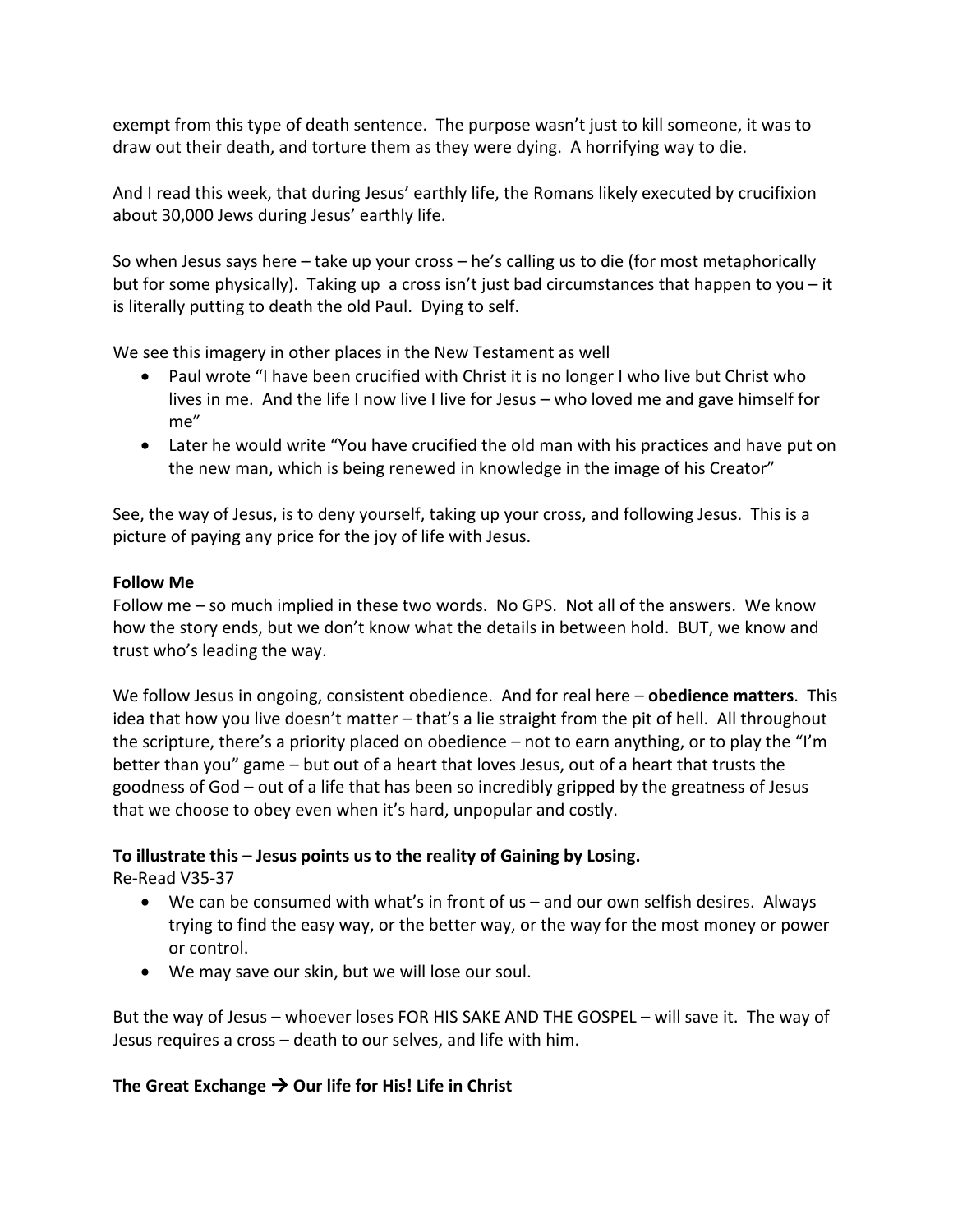There's this great exchange – we lay down our lives for the way of Jesus now – and we find meaning, purpose, joy in Christ today and forever.

#### **Whoever is ashamed**

#### Re-Read V38

When we see Jesus' words here – he talks about being ashamed of Him. And I want us to understand this verse – that Jesus isn't talking about a momentary failure that you repent of – he's talking about a life of rejecting and denying Him. And this can look like a lot of things in people's lives – whether it's a rejection through general indifference to Jesus (meh…) or a more open rejection – it doesn't matter. For all who reject Jesus in this life – you will be rejected in the day of final judgment.

**So where do we land** with today's verses – this whole idea of self denial, cross-bearing, and following Jesus (as a side – this isn't super-special Christianity, this is basic Christianity) – but where do we land?

- 1. Honestly examine ourselves are my desires in line with the purpose of God in the world? Or perhaps a better questions – where are my desires out of line with the purpose of God in the world?
- 2. What idols in my life have I allowed (or even encouraged) to grow? John Calvin said the heart is an idol factory – and he was right! Idolatry kicks in when we take good things (kids, grades, work, leisure, etc) and make the ultimate things.

#### **The Only way this makes sense – Treasuring Jesus**

The only way this makes sense – living a life for the glory of God – dying to ourselves and following Jesus – the only way this makes sense is if we hold Jesus as the great treasure of our life. Worth giving everything for. Worthy of all of our life – not just part of our life.

#### **Read Matthew 13:44-46**

<sup>44</sup> "The kingdom of heaven is like treasure, buried in a field, that a man found and reburied. Then **in his joy** he goes and sells everything he has and buys that field.

 $45$  "Again, the kingdom of heaven is like a merchant in search of fine pearls. <sup>46</sup> When he found **one priceless[k] pearl**, he went and sold everything he had and bought it.

We have to see Jesus as our greatest treasure (not stuff, or health, or relationships or reputation, or whatever) Jesus is our greatest treasure – and until we treasure Jesus, none of this will make sense at all.

As I was preparing this week, I was reminded of the quote from a missionary named Jim Elliot. You may be familiar with his story. He and several others set out to take the gospel to the Acua